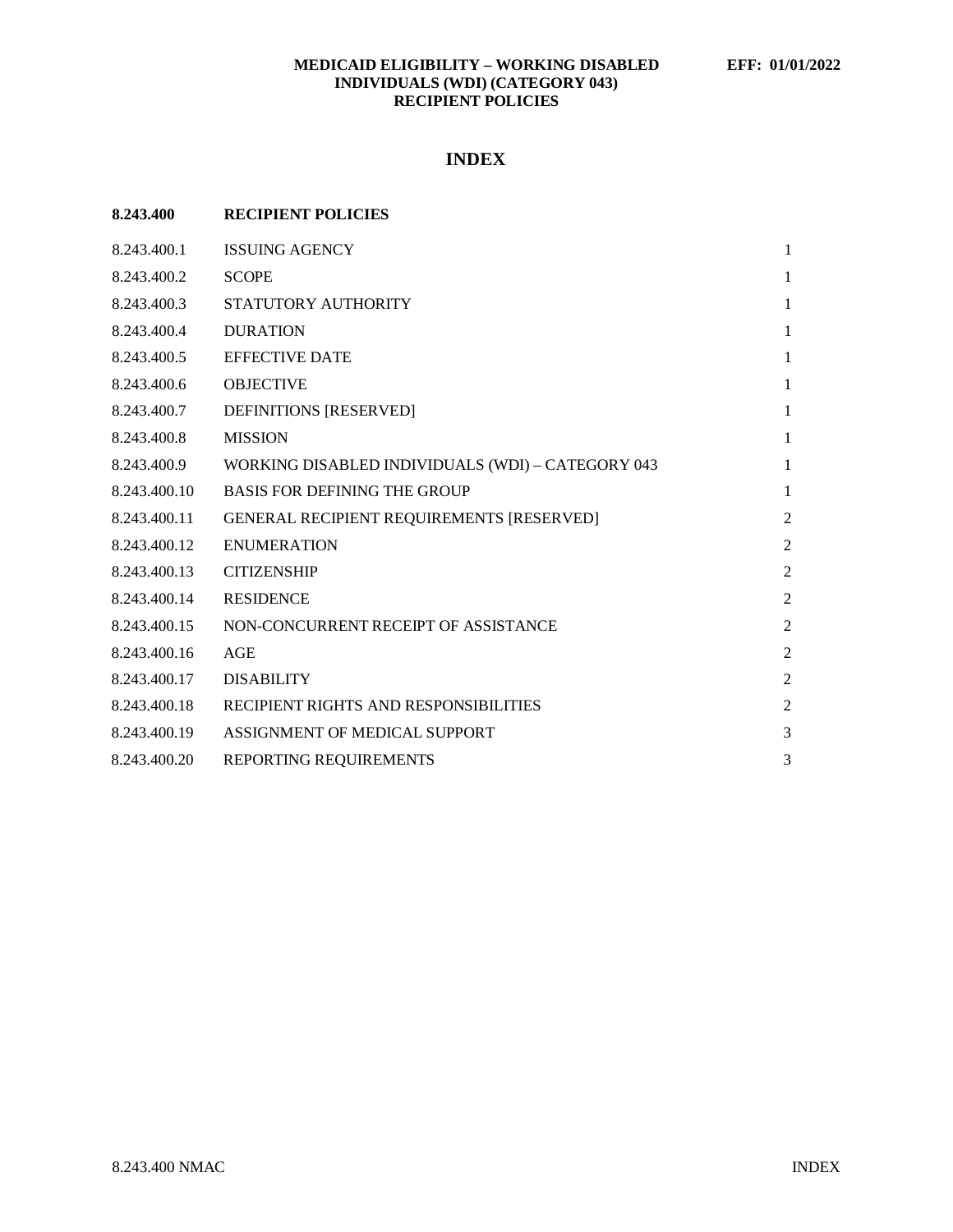#### **TITLE 8 SOCIAL SERVICES CHAPTER 243 MEDICAID ELIGIBILITY - WORKING DISABLED INDIVIDUALS (WDI) (CATEGORY 043) RECIPIENT POLICIES**

<span id="page-1-0"></span>**8.243.400.1 ISSUING AGENCY:** Human Services Department. [8.243.400.1 NMAC - Rp, 8.243.400.1 NMAC, 1/1/2019]

<span id="page-1-1"></span>**8.243.400.2 SCOPE:** This rule applies to the general public. [8.243.400.2 NMAC - Rp, 8.243.400.2 NMAC, 1/1/2019]

<span id="page-1-2"></span>**8.243.400.3 STATUTORY AUTHORITY:** The New Mexico medicaid program is administered pursuant to regulations promulgated by the federal department of health and human services under Title XIX of the Social Security Act, as amended by the state human services department pursuant to state statute. See 27-2-12 et. seq., NMSA 1978 (Repl. Pamp. 1991).

[8.243.400.3 NMAC - Rp, 8.243.400.3 NMAC, 1/1/2019]

<span id="page-1-3"></span>**8.243.400.4 DURATION:** Permanent.

[8.243.400.4 NMAC - Rp, 8.243.400.4 NMAC, 1/1/2019]

<span id="page-1-4"></span>**8.243.400.5 EFFECTIVE DATE:** January 1, 2019, or upon a later approval date by the federal centers for medicare and medicaid services (CMS), unless a later date is cited at the end of the section. [8.243.400.5 NMAC - Rp, 8.243.400.5 NMAC, 1/1/2019]

<span id="page-1-5"></span>**8.243.400.6 OBJECTIVE:** The objective of these regulations is to provide eligibility policy and procedures for the medicaid program. [8.243.400.6 NMAC - Rp, 8.243.400.6 NMAC, 1/1/2019]

## <span id="page-1-6"></span>**8.243.400.7 DEFINITIONS:** [**RESERVED**]

<span id="page-1-7"></span>**8.243.400.8 MISSION:** To transform lives. Working with our partners we design and deliver innovative, high quality health and human services that improve the security and promote independence for New Mexicans in their communities.

[8.243.400.8 NMAC - Rp, 8.243.400.8 NMAC, 1/1/2019; A, 1/1/2022]

<span id="page-1-8"></span>**8.243.400.9 WORKING DISABLED INDIVIDUALS (WDI) - CATEGORY 043:** The working disabled individuals program covers:

**A.** disabled individuals who are employed; or

**B.** disabled individuals who have lost eligibility for supplemental security income (SSI) and medicaid due to initial receipt of social security disability insurance ( SSDI) and who are not yet qualified for medicare; this group is referred to as "medigap"; once the medigap individual begins receiving medicare, they must become employed, as defined in Paragraph (1) of Subsection C of 8.243.400.10 NMAC, to retain their eligibility for WDI. [8.243.400.9 NMAC - Rp, 8.243.400.9 NMAC, 1/1/2019]

<span id="page-1-9"></span>**8.243.400.10 BASIS FOR DEFINING THE GROUP:** Individuals eligible for medicaid coverage under the working disabled individuals program (WDI) must meet the following requirements:

**A.** must meet the social security administration disability criteria without regard to "substantial gainful activity", and

**B.** must have a recent attachment to the workforce.

**C. Recent attachment to workforce defined:** Medicaid for the working disabled individuals defines recent attachment to the workforce as either:

**(1)** having enough gross earnings in a quarter to meet social security administration's definition of a qualifying quarter, see 8.200.520.20 NMAC; or

**(2)** having lost SSI and medicaid due to the initial receipt of SSDI benefits, and being within the 24-month waiting period for medicare.

[8.243.400.10 NMAC - Rp, 8.243.400.10 NMAC, 1/1/2019]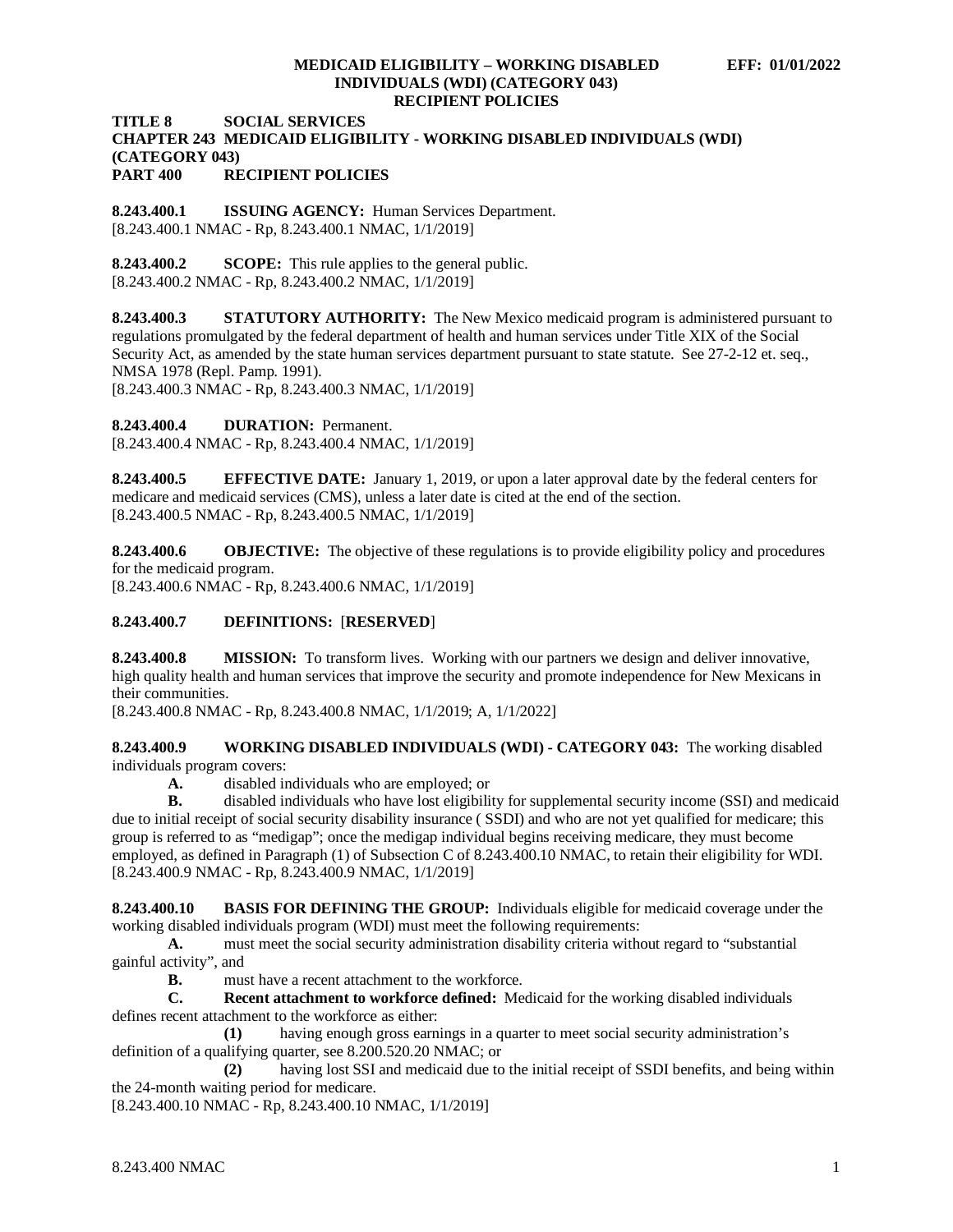### <span id="page-2-0"></span>**8.243.400.11 GENERAL RECIPIENT REQUIREMENTS:** [**RESERVED**]

<span id="page-2-1"></span>**8.243.400.12 ENUMERATION:** To be eligible an individual must report their social security account number(s) to the human services department (HSD). If an individual does not have a valid social security number, the individual must apply for one as a condition of medicaid eligibility. Applications for social security numbers can be made by completing an application form, and providing proof of application to local Income support division (ISD) offices.

[8.243.400.12 NMAC - Rp, 8.243.400.12 NMAC, 1/1/2019; A, 1/1/2022]

<span id="page-2-2"></span>**8.243.400.13 CITIZENSHIP:** To be eligible for medicaid, an individual must be:

**A.** a citizen of the United States; or<br>**B.** a non-citizen who entered the Un

**B.** a non-citizen who entered the United States prior to August 22, 1996, as one of the classes of noncitizens described in Subsection A of 8.200.410.11 NMAC, or a non-citizen who entered the United States as a qualified non-citizen on or after August 22, 1996, and who has met the five-year bar, or are exempt as listed in Subsection B of 8.200.410.11 NMAC.

**C.** Refer to 8.200.410.11 NMAC.

[8.243.400.13 NMAC - Rp, 8.243.400.13 NMAC, 1/1/2019; A, 1/1/2022]

<span id="page-2-3"></span>**8.243.400.14 RESIDENCE:** To be eligible for medicaid, individuals must be living in New Mexico on the date of application or final determination of eligibility and have demonstrated intent to remain in the state.

**A. Establishing residence:** Residence in New Mexico is established by living in the state and carrying out the types of activities normally indicating residency, such as occupying a home, enrolling child(ren) in school, getting a state driver's license, or renting a post office box. An individual who is homeless is considered to have met the residence requirements if the individual intends to remain in the state.

**B. Recipients receiving benefits out-of-state:** Individuals who receive medical assistance in another state are considered residents of that state until the ISD staff receives verification from the other state agency indicating that it has been notified by an individual of the abandonment of residence in that state.

**C. Abandonment:** Residence is not abandoned by temporary absences. Temporary absences occur when recipients leave New Mexico for specific purposes with time-limited goals. Residence is considered abandoned when any of the following occurs:

**(1)** the individual leaves New Mexico and indicates that they intend to establish residence in another state;

**(2)** the individual leaves New Mexico for no specific purpose with no clear intention of returning;

**(3)** the individual leaves New Mexico and applies for financial, food or medical assistance in

another state.

[8.243.400.14 NMAC - Rp, 8.243.400.14 NMAC, 1/1/2019; A, 1/1/2022]

<span id="page-2-4"></span>**8.243.400.15 NON-CONCURRENT RECEIPT OF ASSISTANCE:** The individual may not be receiving assistance in another medicaid category with the exception of the qualified medicare beneficiaries (QMB) and specified low income medicare beneficiaries (SLIMB) programs. ISD staff will look at other categories of eligibility and make the appropriate eligibility determination, or referrals. [8.243.400.15 NMAC - Rp, 8.243.400.15 NMAC, 1/1/2019]

<span id="page-2-5"></span>**8.243.400.16 AGE:** The individual must be 18 years of age or older. [8.243.400.16 NMAC - Rp, 8.243.400.16 NMAC, 1/1/2019]

<span id="page-2-6"></span>**8.243.400.17 DISABILITY:** The individual must meet social security administration's disability or blindness criteria, without regard to "substantial gainful activity". [8.243.400.17 NMAC - Rp, 8.243.400.17 NMAC, 1/1/2019]

<span id="page-2-7"></span>**8.243.400.18 RECIPIENT RIGHTS AND RESPONSIBILITIES:** The individual is responsible for establishing their eligibility for medicaid. As part of this responsibility, the individual must provide required information and documents or take the actions necessary to establish eligibility. Failure to do so must result in a